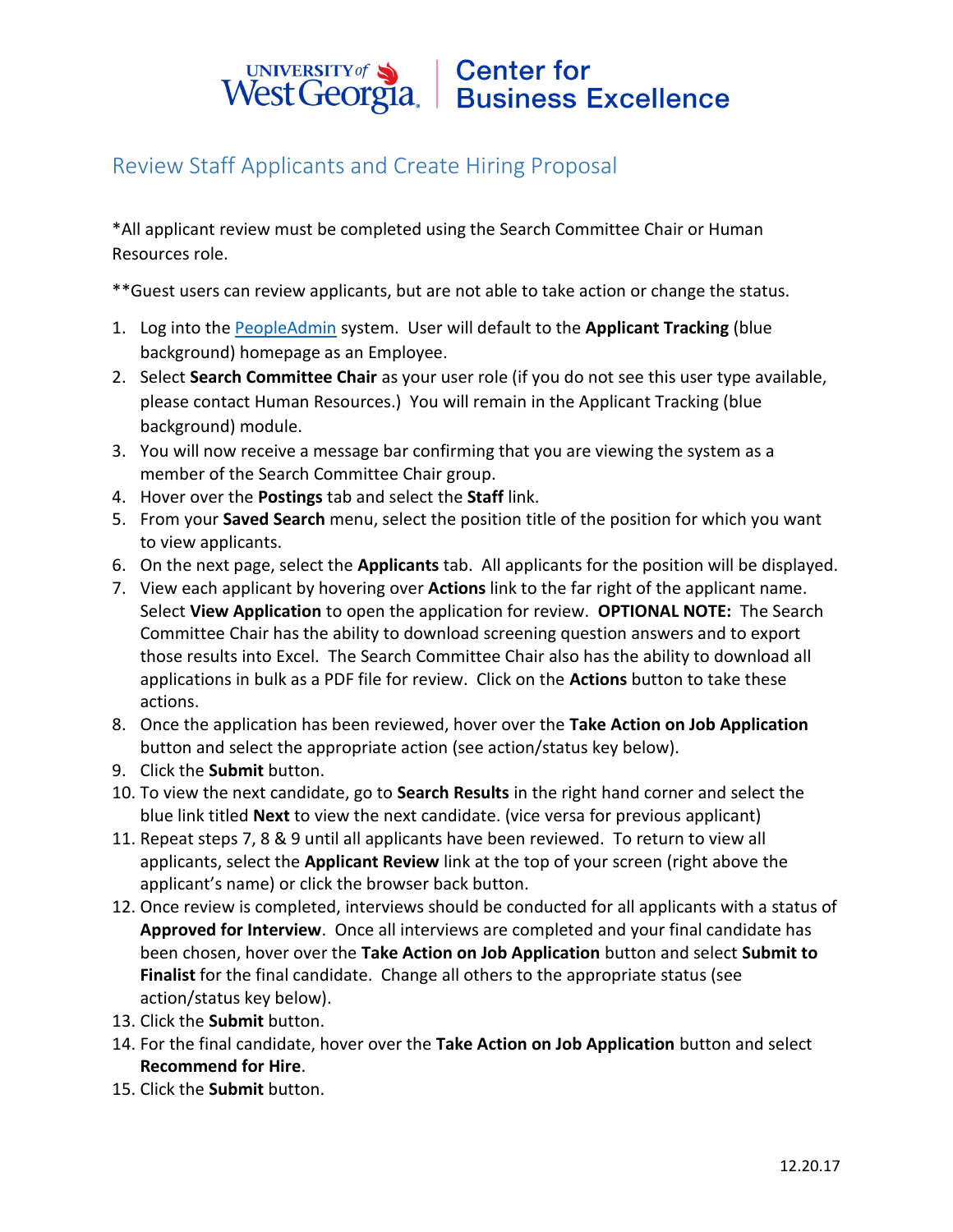#### **Center for** UNIVERSITY of Sand Center for<br>West Georgia. Business Excellence UNIVERSITY of

- 16. The Search Committee Chair has now completed their review and the position will transition to the Supervisor queue. The Search Committee Chair may **logout** of PeopleAdmin.
- **17. Workflow state "Verbal Offer to Candidate" is located on the "Staff Applicant Review and Hiring Proposal" work flow. Please review to determine when candidate is contacted. Employment offers should not be made to candidates until approved to do so by Human Resources.**

## Submit Hiring Proposal as the Supervisor-Staff

- 1. Log into the [PeopleAdmin](https://jobs.westga.edu/hr) system. User will default to the **Applicant Tracking** (blue background) homepage as an **Employee**.
- 2. Select **Supervisor** as your user role (if you do not see this user type available, please contact Human Resources.) You will remain in the **Applicant Tracking** (blue background) module.
- 3. You will now receive a message bar confirming that you are viewing the system as a member of the Supervisor group.
- 4. Hover over the **Postings** tab and select the **Staff** link.
- 5. From your **Saved Search** menu, select the position title of the position for which you want to view applicants.
- 6. On the next page, select the **Applicants** tab.
- 7. Under the **Workflow State** column locate the candidate that indicates **Recommend for Hire**. To view applicant, hover over the **Actions** tab to the far right of the applicant name. Select **View Application**.
- 8. To begin hiring proposal on the candidate that is recommended for hiring, select **Start Hiring Proposal** in the top right hand side of the screen. The option is located just below the **Take Action on This Job Application** tab, with a green plus sign in front of it.
- 9. On the next screen, select the position description that the employee is being considered for. At the bottom, click the **Select Position Description** button.
- 10. On the **Position Details** page, complete all requested field(s), select **Next**.
- 11. **Hiring Proposal Document** page is not being used at this time. Select **Next**.
- 12. On the **Hiring Proposal** summary page, hover over the **Take Action on Hiring Proposal** button and select **Send to HR Employment**.
- 13. The process is now complete and the user can logout. This position will be available to view in your watch list until the position is marked filled by Human Resources and the applicant is hired.
- **14. Workflow state "Verbal Offer to Candidate" is located on the "Staff Applicant Review and Hiring Proposal" work flow. Please review to determine when candidate is contacted. Employment offers should not be made to candidates until approved to do so by Human Resources.**